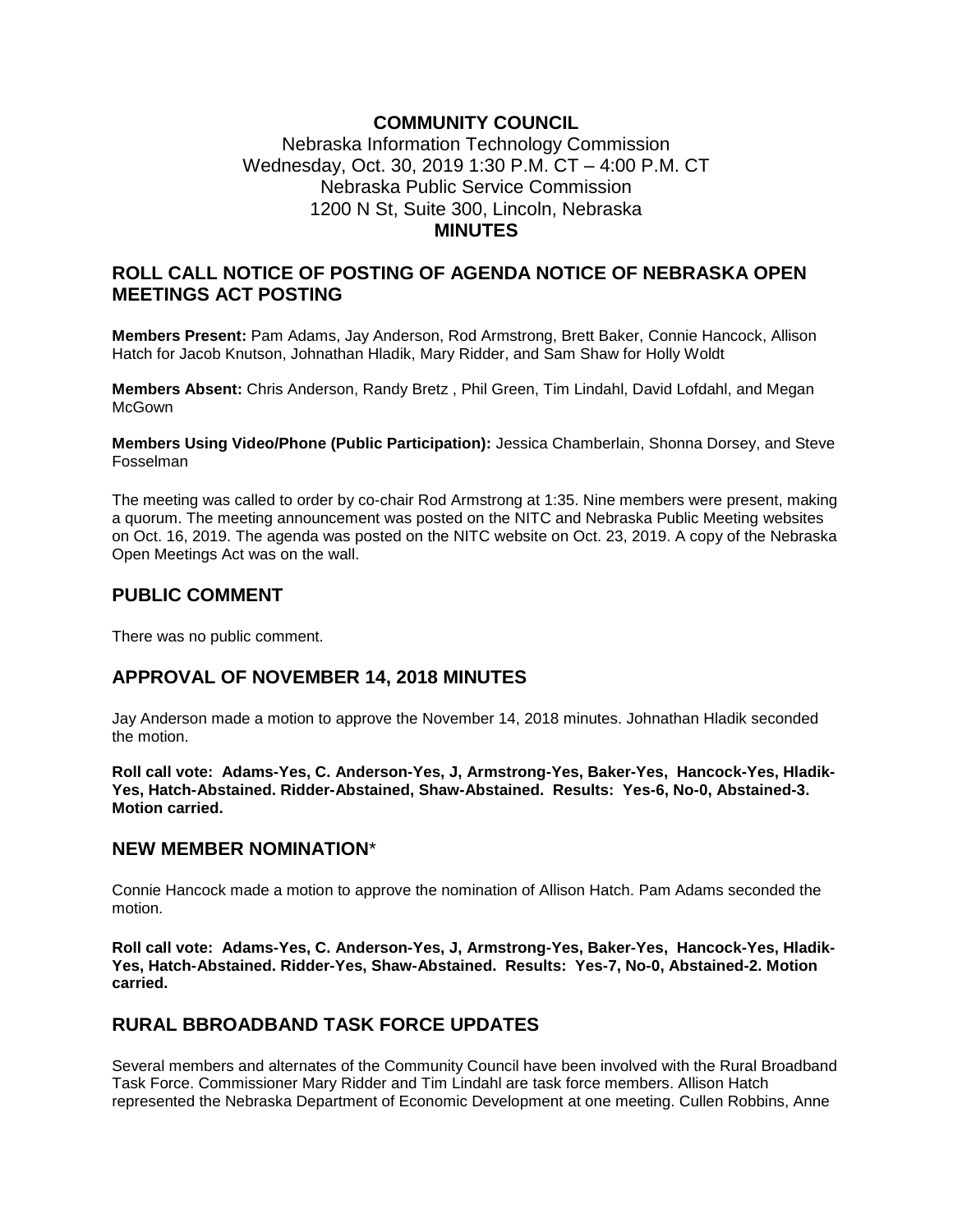Byers, and Tom Rolfes have provided staff support to the task force. The task force has had 40 task force and subcommittee meetings and has invited over 50 speakers to participate. Commissioner Ridder commented felt that the task force had great dynamics and provided opportunities for discussion. The task force approved a draft report on Oct. 18. The final report is due on Friday, November 1.

**Broadband Mapping—Cullen Robbins.** The Broadband Data Subcommittee examined what data on broadband availability is currently available, what data is needed, and how to get the data that is needed but not available. During this time, the FCC issued an order initiating changes to the broadband data collection process. Federal legislation was also introduced which would improve broadband mapping. The task force recommended leveraging federal efforts to improve broadband mapping.

**Alterative Providers and Technologies—Anne Byers**. Anne Byers said that the Broadband Technologies Subcommittee found that fixed wireless technologies were now providing services of 100 Mbps down/10 Mbps up or better in some areas. Low Earth orbit satellite service may also be available in Nebraska by mid-2020. Jay Anderson asked if anyone from Stealth Broadband had talked to the task force. Ms. Byers replied that they had not.

**NUSF and Reverse Auction—Mary Ridder.** In April, the Nebraska Public Service Commission implemented a new collections method based on connections for the Nebraska Universal Service Fund. The new connections-based methodology has resulted in an additional \$11 million being collected this year. Of the additional \$11 million in funding, \$4.5 million will be allocated to support price cap carriers, \$4.5 will be allocated to support rate of return (rural) carriers, and \$2 million will be allocated to support mobile wireless carriers.

The Public Service Commission is transitioning the fund to a more grant-like system where companies need to build before they can collect funds. A large fiber to the premise project in Cherry County has been funded through the program. Several fixed wireless implementations by Windstream have also been approved.

The Nebraska Public Service Commission has also opened up a docket examining the establishment of a state-run reverse auction. The PSC is exploring how community support and needs can be considered in the process. The Rural Broadband Task Force recommendations support the efforts of the Public Service Commission to modernize the fund and to examine a reverse auction.

**Public-Private Partnerships and Broadband Planning—Anne Byers.** Task force recommendations include encouraging local and regional broadband planning. The task force also recommended exploring ways to make it easier for public entities to lease dark fiber. Local governments should also review their rights of way and permitting processes so that they are not unreasonably burdensome on telecommunications providers.

**Digital Inclusion, the Homework Gap and Leveraging Funding—Tom Rolfes.** The Homework Gap Subcommittee partnered with the NITC Education Council and the Nebraska Department of Education on a survey of Nebraska teachers about how the homework gap is impacting the learning environment. Over 30% of teachers responded to the survey.

Most libraries provide internet access. However, most small, rural libraries have internet service at speeds below what the FCC defines as broadband. Libraries are also eligible for E-Rate support, but only approximately 25% of Nebraska libraries apply for E-Rate support. The Nebraska Library Commission has been working to improve library participation in the E-rate program and to improve library broadband. Several recommendations of the rural broadband task force focused on improving library participation in the E-Rate program.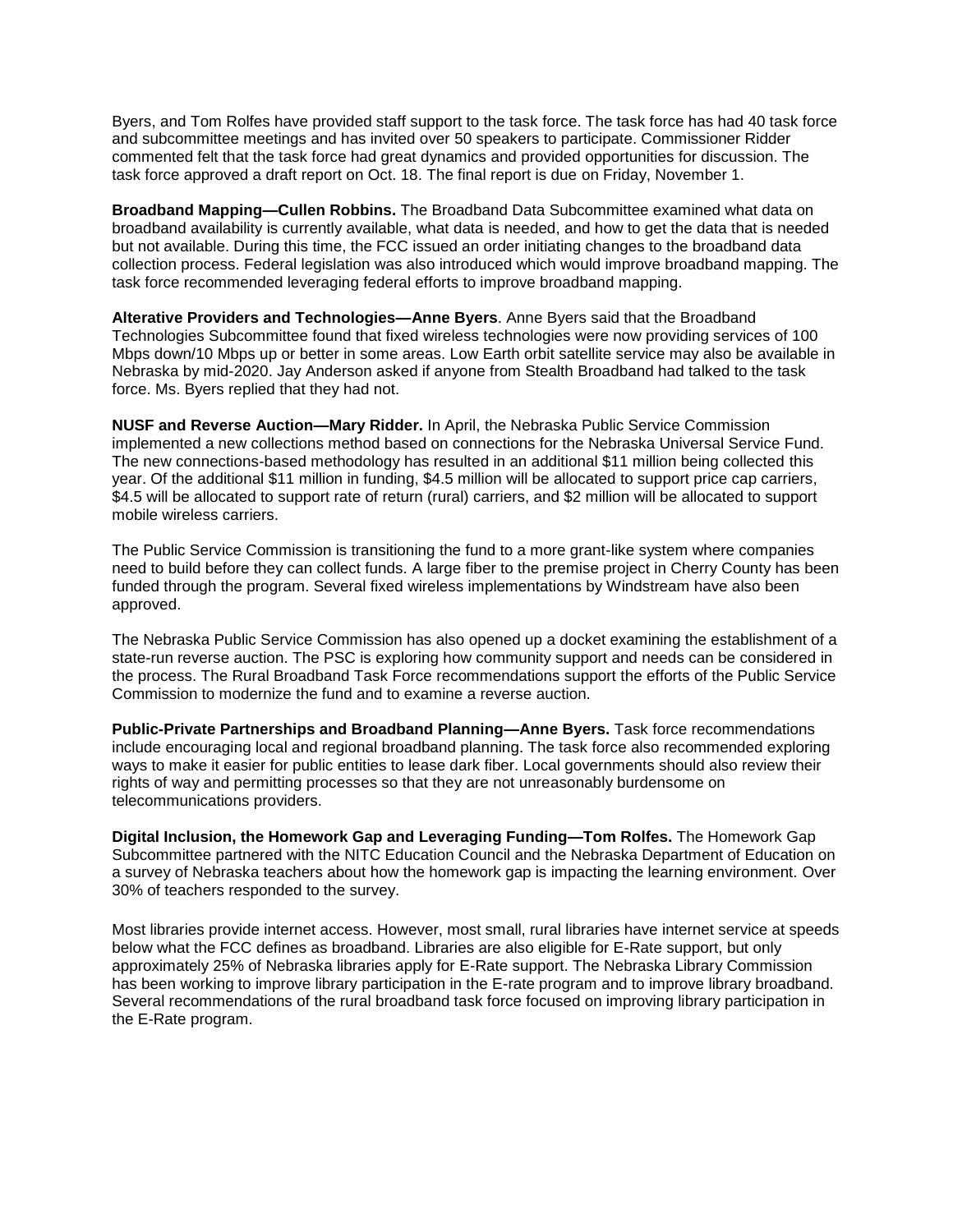## **Nebraska Public Service Commission and NUSF Updates**—Mary Ridder

The updates on the Nebraska Public Service Commission were included in the Rural Broadband Task Force update.

# **WORKFORCE DEVELOPMENT UPDATES**

**Metropolitan Community College Code School and Mutual of Omaha Collaboration—Shonna Dorsey.** Mutual of Omaha partnered with Metropolitan Community College Code School on a program to upskill employees with an IT aptitude to applications developer positions while retaining their existing employment. The nine-month training program began in September 2019 and will end in May 2020. In March 2020, participants will begin switching over to IT. They will have a 6 to 12 month apprenticeship and will then transition to junior applications developer positions. Mutual of Omaha had 54 applicants and selected five participants. Feedback has been positive.

**Nebraska Department of Economic Development—Allison Hatch.** Ms. Hatch said that work force and housing are the top issues for most Nebraska communities. Ms. Hatch works with the Nebraska Department of Labor and Nebraska Department of Education on a number of workforce development initiatives. A new website, the Good Life is Calling [\(https://thegoodlifeiscalling.com/\)](https://thegoodlifeiscalling.com/) shares stories of individuals who moved to Nebraska for the quality of life and provides information about moving to Nebraska. Good Life Ambassadors share information on social media.

# **OTHER UPDATES**

**Rural Community Prosperity Initiative—Connie Hancock.** The goal of the Rural Community Prosperity Working Group is to create a comprehensive strategic framework to rural community prosperity which reinforces the role of the University of Nebraska as a key resource. The framework will be presented to Vice President/Vice Chancellor Mike Boehm by Nov. 15, 2019. Ms. Hancock said that the number of field staff will likely increase from five or six to 12. The Small Business Development Center, Nebraska Extension, RFI and others are developing Nebraska SourceLink [\(https://nebraska.edu/sourcelink\)](https://nebraska.edu/sourcelink) to create web-based resources for community economic development.

**Nebraska Library Commission—Sam Shaw.** The discussion of the Rural Broadband Task Force's homework gap findings and recommendations included many of the updates from the Nebraska Library Commission. As part of the Library Commission's efforts to address the homework gap and promote E-Rate participation, Sam Shaw has developed a series of blogs and videos. Links to two blogs and videos are below:

- Homework Gap Blog and Video [http://nlcblogs.nebraska.gov/nlcblog/2019/10/16/the-homework](http://nlcblogs.nebraska.gov/nlcblog/2019/10/16/the-homework-gap/)[gap/](http://nlcblogs.nebraska.gov/nlcblog/2019/10/16/the-homework-gap/)
- E-Rate Success Story Blog and Video [http://nlcblogs.nebraska.gov/nlcblog/2019/10/07/e-rate](http://nlcblogs.nebraska.gov/nlcblog/2019/10/07/e-rate-story)[story](http://nlcblogs.nebraska.gov/nlcblog/2019/10/07/e-rate-story)

# **COMMUNITY COUNCIL ACTION ITEMS**\*

Anne Byers distributed a broadband fact sheet for Custer County. Fact sheets for 14 counties were developed and shared at a meeting of the Central Nebraska Economic Development District in October. Jay Anderson said that the NACO conference will be held in December in Kearney. NACO might be interested in the fact sheets. Johnathan Hladik asked for a fact sheet for Burt County.

The Community Council will meet prior to the March NITC meeting to discuss action items. Members were encouraged to come to the meeting with ideas for action items. Ms. Byers and Ms. Hancock will also explore possible partnerships between the Community Council and the Rural Community Prosperity Initiative.